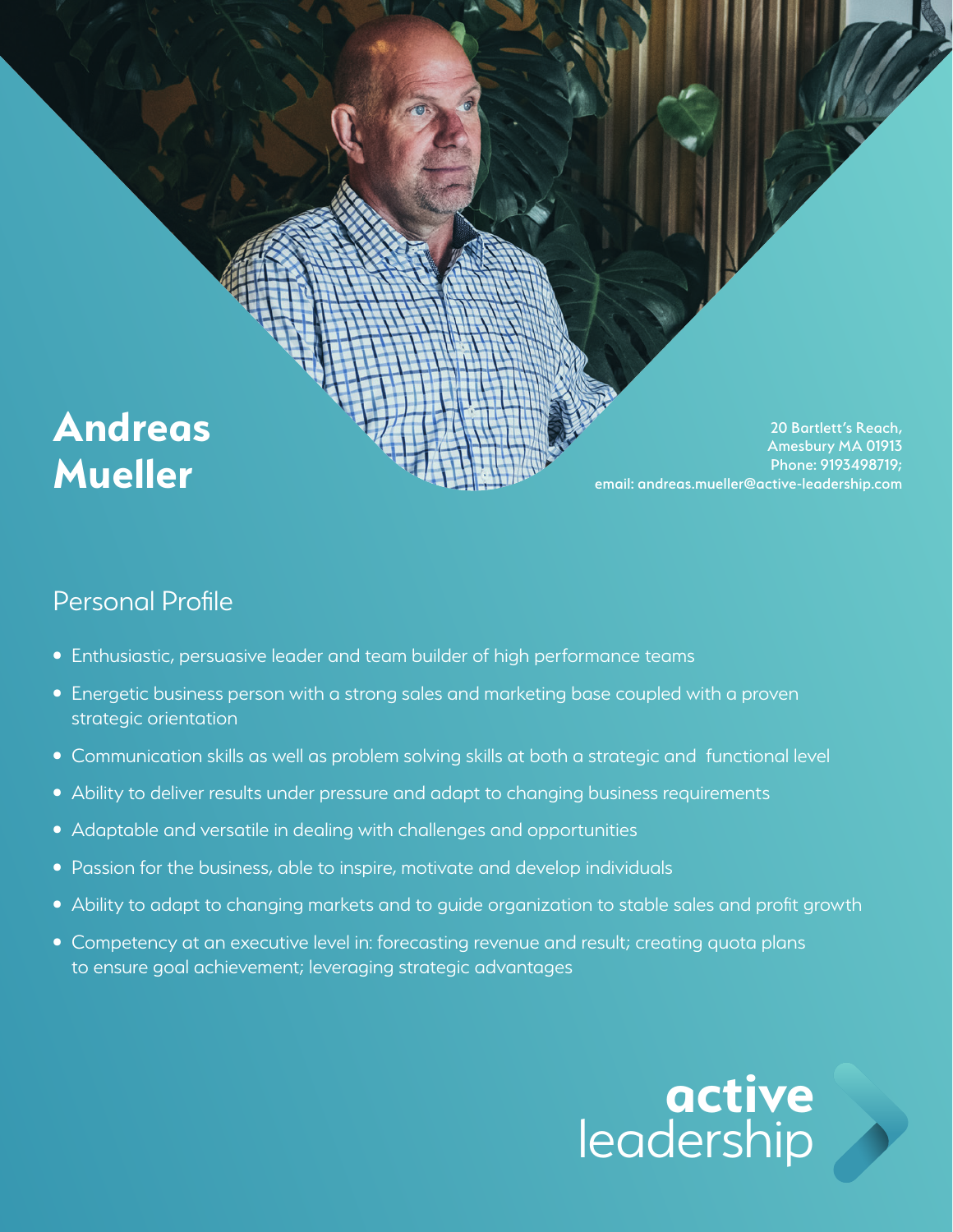



### Experience and Achievements

- Leadership of a global organization with the development and implementation of a new vision, mission and strategy
- Successful change management with 2 private equity ownerships
- Development and execution of successful global sales strategies, growth targets and account strategies
- Leading an international sales team with over 200 people plus additional responsibilities for marketing, warehouse, logistics, IT, controlling, HR and technical support to exceed revenue and profit plans
- Management of budgets and P&L
- Problem solving in complex sales situations including customer partnerships in product development from supply to demand driven
- Development and implementation of global CRM system
- Development and implementation of successful sales and marketing strategies in different markets (Germany, USA, Canada and Mexico) and in different market segments with accelerated growth in sales and operating result
- Sales and EBITDA performance increase through sales funnel management with double digit increases in the last 6 years
- Development and execution of short-term and long-term sales and marketing strategies for Canada and Mexico
- Creation of a strategic organizational structure( market segment management ) for a sales organization for accelerated growth strategies
- Development and successful implementation of the "customer care concept"
- Implementation of annually demand versus deployment analysis to determine sales force size
- Development of an incentive program according to the balanced score card concept
- Implementation of strategic sales controlling instruments and measures for continuous sales performance increase per capita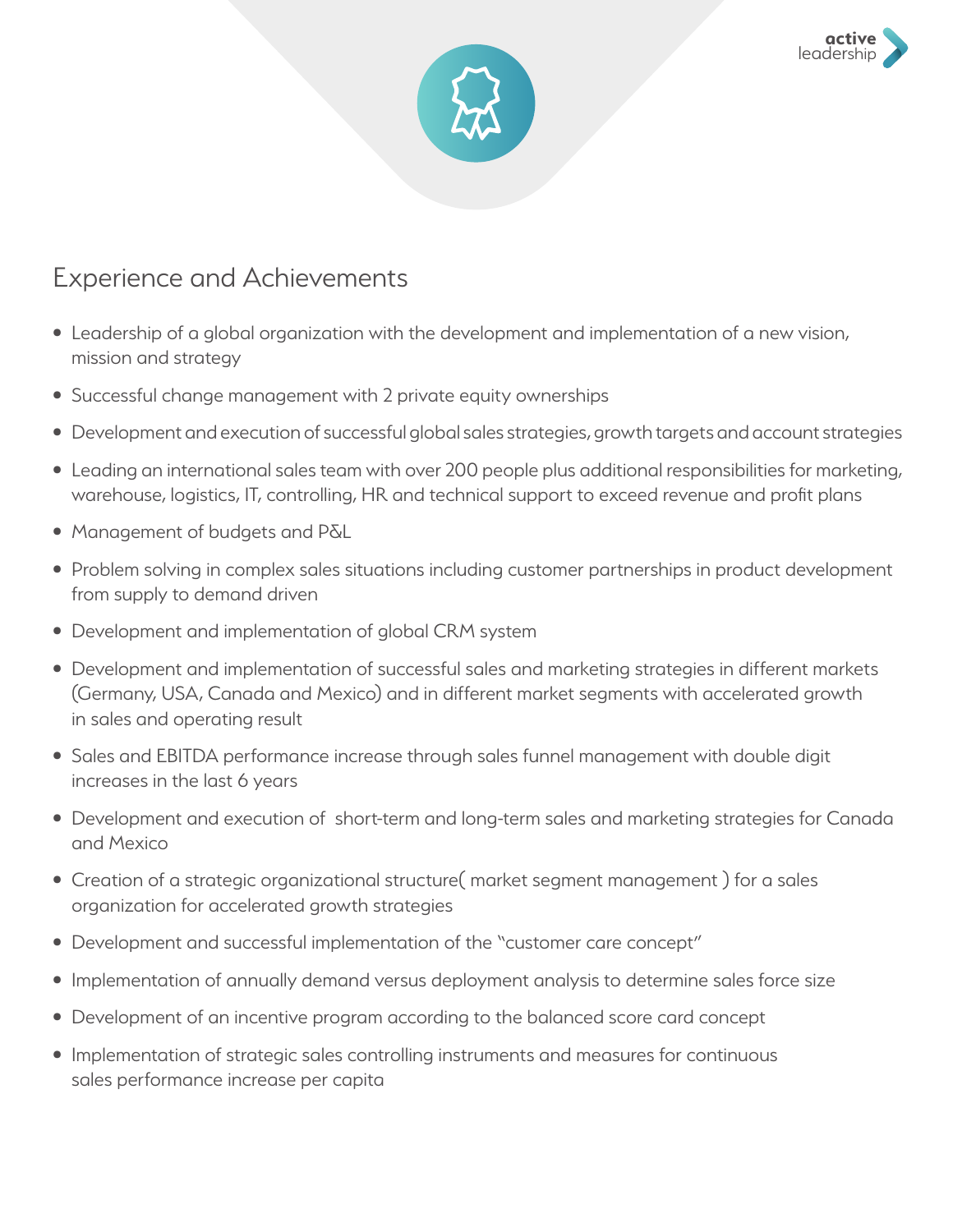



# Career History

#### **1/2019 – 9/2019 – Interface, Georgia, USA**

Market leader in commercial carpet tile, LVT and rubber flooring Interface acquired Nora systems in August 2018

Chief customer officer

• Responsible for the global CRM development and implementation including1 the development of a global selling system

#### **04/1996 – 12/2018 – nora systems (former Freudenberg Building Systems), USA**

Largest rubber flooring manufacturer with 1100 employees and sales of app.\$ 300 million worldwide

- 1/2013 12/2018 Global CEO Nora systems GmbH,Weinheim,Germany Responsible for global P&L,sales,marketing, strategy,vision and mission
- 1/2009 12/2018 CEO/President Responsible for sales, marketing, finance &administration (P&L) with \$80 million revenue and over 110 employees
- 08/2005 12/2008 VP Sales North America Responsible for sales of over \$60 million and an international sales team of 60 people
- 01/2001 07/2005 National market segment manager Responsible for the growth and the development of the key market segments
- 04/1996 12/2000 Market segment manager Electronic industry Responsible to enter the North American electronic market with important accounts

#### **02/1989 – 03/1996 Freudenberg Group, Germany**

Freudenberg Group employees over 30000 employees in different business group with annual sales of over 5 billion euro.

- 02/1993 03/1996 Market segment manager Healthcare Freudenberg Bausysteme KG
- 02/1989 01/1993 HR manager Freudenberg corporation